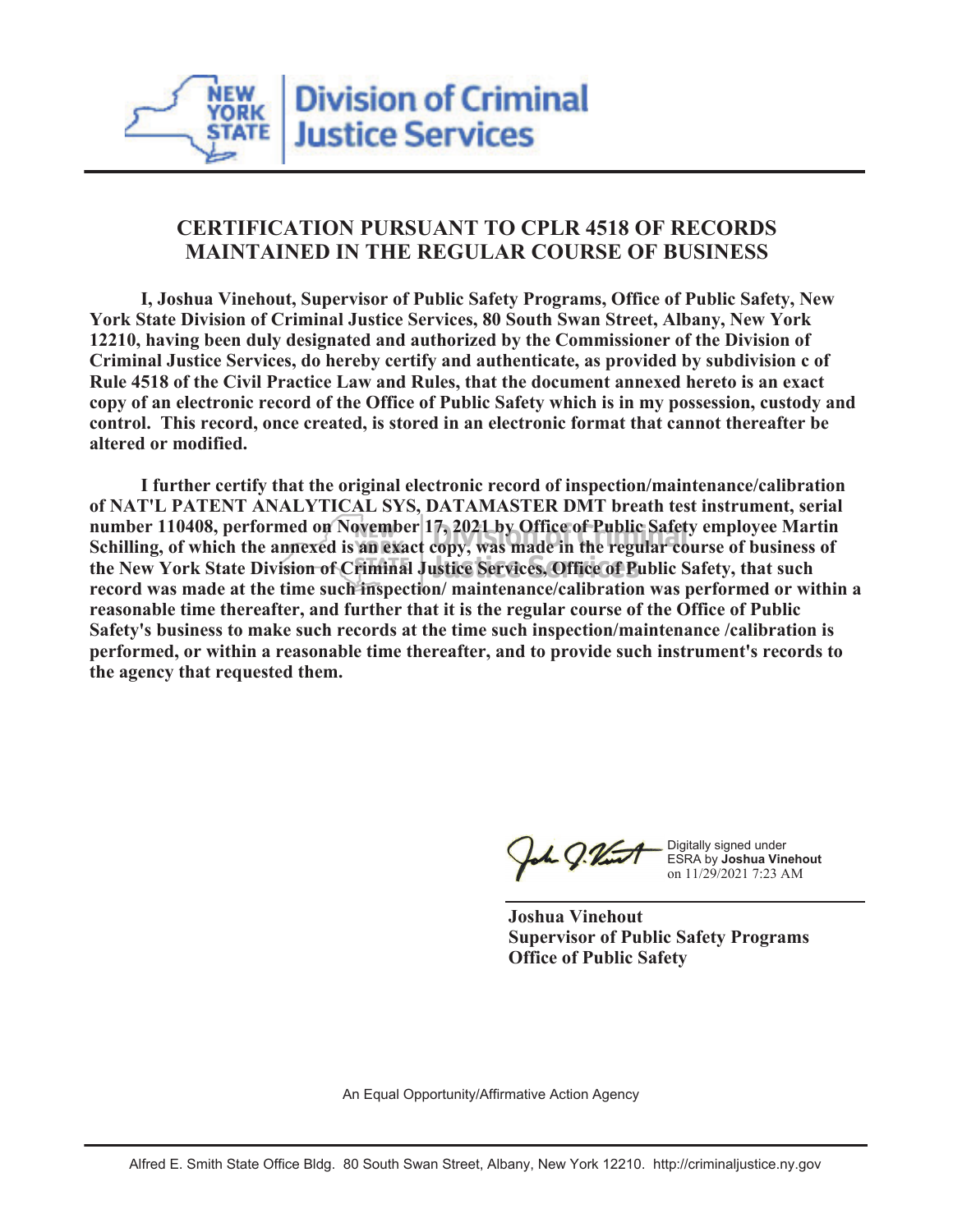# **BREATH TEST INSTRUMENT RECORD OF INSPECTION / MAINTENANCE / CALIBRATION**

### **Name of Submitting Agency: Wayne County Sheriff`s Office Manufacturer: NAT'L PATENT ANALYTICAL SYS Model: DATAMASTER DMT Date: November 17, 2021 Serial Number: 110408**

| <b>Test No</b> | <b>Test Result</b> | <b>Simulator Temperature</b> |  |  |  |
|----------------|--------------------|------------------------------|--|--|--|
|                | 0.098%             | 34.00 degrees centigrade     |  |  |  |
|                | 0.099%             | 34.01 degrees centigrade     |  |  |  |
|                | 0.100%             | 34.01 degrees centigrade     |  |  |  |
|                | 0.100%             | 34.01 degrees centigrade     |  |  |  |

**Reference Solution Lot Number: 21200 Reference Solution Standard: 0.10 % at 34.0 degrees centigrade**

### **Reference Solution Lot Number: 21310**

**Reference Solution Standard: 0.08 % at 34.0 degrees centigrade**

| <b>Test No</b> | <b>Test Result</b> | <b>Simulator Temperature</b> |  |  |  |  |
|----------------|--------------------|------------------------------|--|--|--|--|
|                | 0.080%             | 34.00 degrees centigrade     |  |  |  |  |
|                | 0.079%             | 34.00 degrees centigrade     |  |  |  |  |
|                | $0.079\%$          | 34.00 degrees centigrade     |  |  |  |  |
|                |                    | 34.00 degrees centigrade     |  |  |  |  |
|                |                    |                              |  |  |  |  |

### **Reference Solution Lot Number: 21130**

**Reference Solution Standard: 0.180 % at 34.0 degrees centigrade**

| <b>Test No</b> | <b>Test Result</b> | <b>Simulator Temperature</b> |  |  |  |  |
|----------------|--------------------|------------------------------|--|--|--|--|
|                | 0.174%             | 34.00 degrees centigrade     |  |  |  |  |
|                | 0.175%             | 34.00 degrees centigrade     |  |  |  |  |
|                | 0.177%             | 34.00 degrees centigrade     |  |  |  |  |
|                | 0.177%             | 34.01 degrees centigrade     |  |  |  |  |

 **I hereby certify that I have performed any necessary maintenance procedures and calibrated NAT'L PATENT ANALYTICAL SYS breath test instrument model DATAMASTER DMT, serial number 110408, and have determined that it is accurate and reliable for the determination of ethyl alcohol in the blood by analysis of the breath. The instrument's test results are recorded above and this instrument satisfies all limits and standards established by the New York State Commissioner of Health as enumerated in Part 59, Subchapter D of Chapter II, TITLE 10 (Health) of the Official Compilation of Codes, Rules and Regulations of the State of New York, (10 NYCRR Part 59) as amended.**

 **I further certify that I made the entries in these records of inspection/maintenance/calibration at the time that such inspection/maintenance/calibration of the above identified breath test instrument was performed, or within a reasonable time thereafter.**

Performed by:

Digitally signed under ESRA by Martin Schilling on 11/17/2021 12:43 PM

**Martin Schilling Highway Safety Equipment Technician Breath Analysis Operator Permit # 45926**

Reviewed by:

Digitally signed under ESRA by Frank Sgarlata Shank Sparlata on 11/26/2021 11:08 AM

**Frank Sgarlata Breath Analysis Technical Supervisor**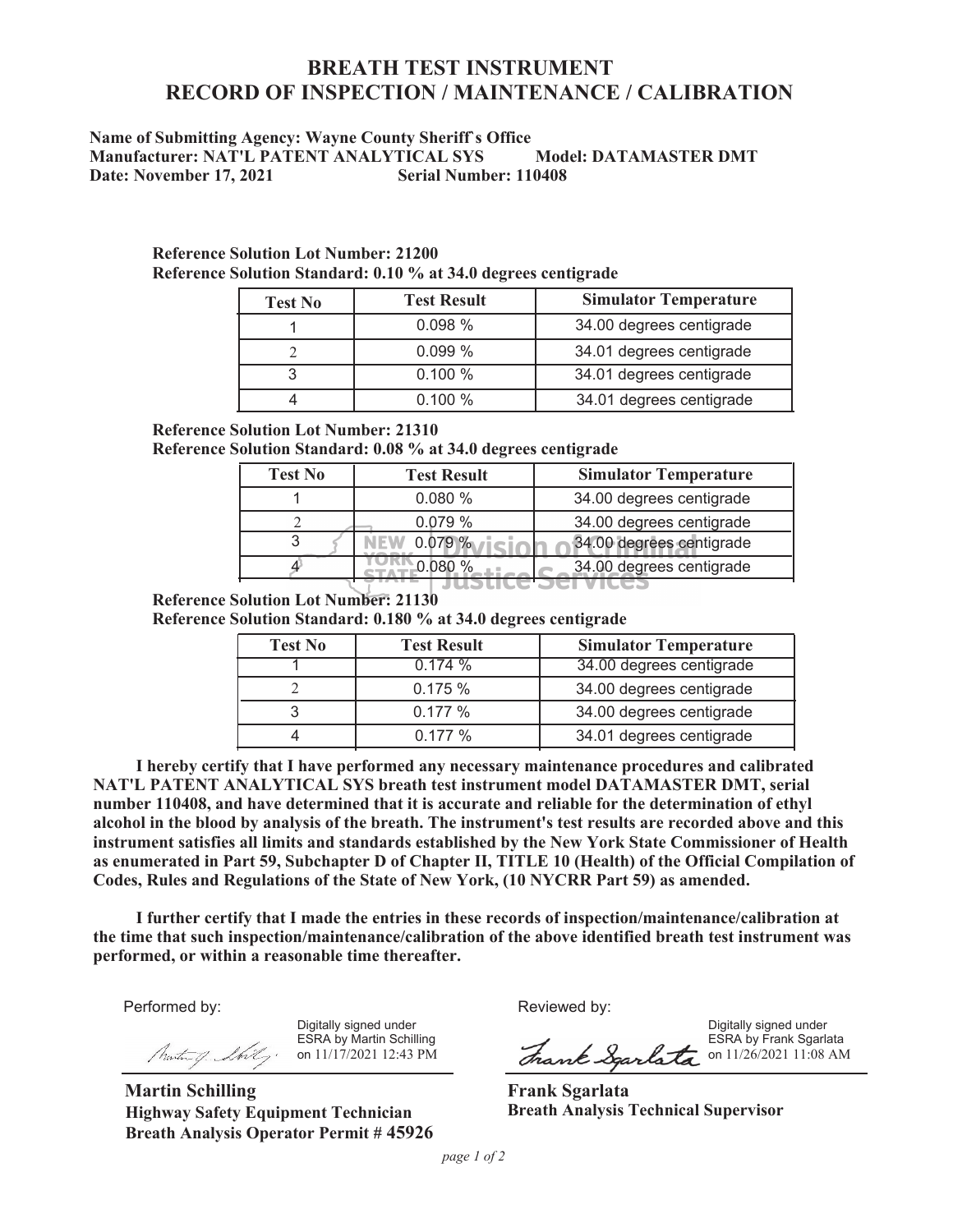## **BREATH TEST INSTRUMENT RECORD OF INSPECTION / MAINTENANCE / CALIBRATION**

**Name of Submitting Agency: Wayne County Sheriff`s Office Manufacturer: NAT'L PATENT ANALYTICAL SYS Model: DATAMASTER DMT Serial Number: 110408 Date: November 17, 2021**

**1. General Appearance and condition of this device ----------------------------: OK**

**2. Check controls and indicators ----------------------------------------------------: OK**

**3. Check breath flow system ---------------------------------------------------------: OK**

**4. Check printer operation ----------------------------------------------------------: OK Justice Services STATE 5. System cycles through all modes ------------------------------------------------: OK**

**6. Record any repairs made to this instrument and list services provided: INSPECTED INSTRUMENT, CHECKED SETUP VOLTAGES PRINT AND REMOTE OPERATION. PERFORMED CALIBRATION/ADJUSTMENT PROCEDURE, RAN SUBJECT, TECHNICIAN AND DIAGNOSTIC TESTS, VERIFIED CALIBRATION**

Performed by:

Martin of Shilly.

Digitally signed under ESRA by Martin Schilling on 11/17/2021 12:43 PM

**Martin Schilling Highway Safety Equipment Technician Breath Analysis Operator Permit # 45926** Reviewed by:

Digitally signed under ESRA by Frank Sgarlata on 11/26/2021 11:08 AM

**Frank Sgarlata Breath Analysis Technical Supervisor**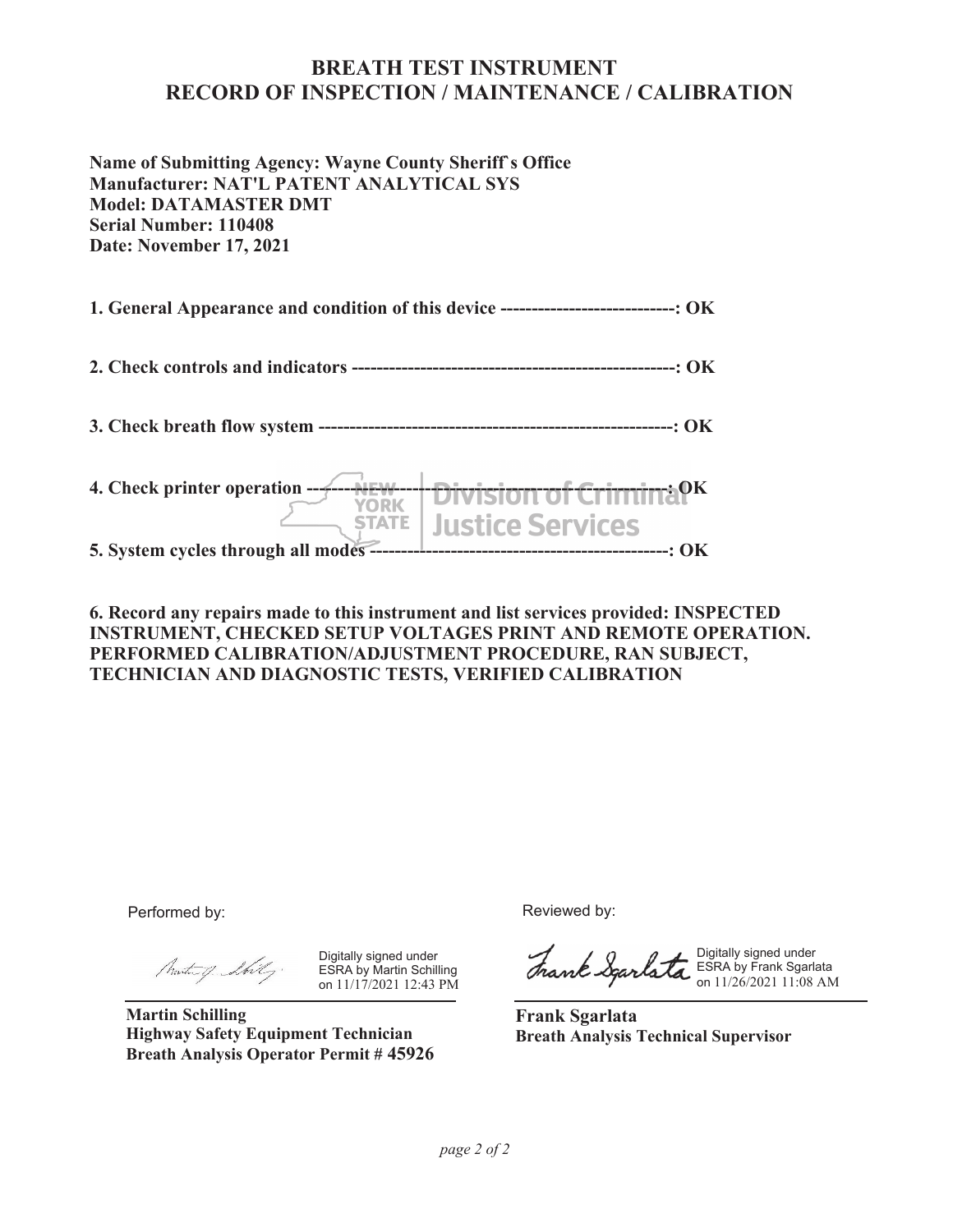| TECHNICIAN TEST                       |          |       | 0.20     |                                                                                                                                                                                                                                  |
|---------------------------------------|----------|-------|----------|----------------------------------------------------------------------------------------------------------------------------------------------------------------------------------------------------------------------------------|
|                                       |          |       | $0.18 -$ | $-$ Alcohol (g/210L)<br>----- Flow Rate(L/M)                                                                                                                                                                                     |
|                                       |          |       | 0.16     |                                                                                                                                                                                                                                  |
| WAYNE COUNTY                          |          |       |          |                                                                                                                                                                                                                                  |
| SHERIFF'S OFFICE                      |          |       |          |                                                                                                                                                                                                                                  |
| DATAMASTER dmt: 110408                |          |       |          |                                                                                                                                                                                                                                  |
| Date: 11/17/2021                      |          |       | 0.12     |                                                                                                                                                                                                                                  |
|                                       |          |       |          |                                                                                                                                                                                                                                  |
| OPERATOR NAME:                        |          |       | 0.10     |                                                                                                                                                                                                                                  |
| MARTIN J SCHILLING                    |          |       | 0.08     |                                                                                                                                                                                                                                  |
| Permit #: 45926                       |          |       |          |                                                                                                                                                                                                                                  |
| Operator Agency/Dept: WAYNE COUNTY SO |          |       | $0.06 -$ |                                                                                                                                                                                                                                  |
| Reference Standard #: 21310           |          |       |          |                                                                                                                                                                                                                                  |
|                                       |          |       | 0.04     |                                                                                                                                                                                                                                  |
|                                       |          |       |          |                                                                                                                                                                                                                                  |
| Nominal = $0.080$ q/210L              |          |       | 0.02     |                                                                                                                                                                                                                                  |
| <b>BLANK TEST</b>                     | 0.000    | 12:31 | 0.00     | 10                                                                                                                                                                                                                               |
| INTERNAL STANDARD                     | VERIFIED | 12:31 | 0.20     |                                                                                                                                                                                                                                  |
| REFERENCE STANDARD TEMP               | 34.00c   |       |          |                                                                                                                                                                                                                                  |
| REFERENCE STANDARD                    | 0.080    | 12:31 | $0.18 -$ | Alcohol(g/210L)<br>----- Flow Rate(L/M)                                                                                                                                                                                          |
| <b>BLANK TEST</b>                     | 0.000    | 12:32 |          |                                                                                                                                                                                                                                  |
| REFERENCE STANDARD TEMP               | 34.00c   |       | 0.16     |                                                                                                                                                                                                                                  |
| REFERENCE STANDARD                    | 0.079    | 12:32 |          |                                                                                                                                                                                                                                  |
| <b>BLANK TEST</b>                     | 0.000    | 12:33 |          | $0.14$ $\circ$ . The continuum continuum continuum continuum continuum continuum continuum continuum continuum continuum continuum continuum continuum continuum continuum continuum continuum continuum continuum continuum con |
| REFERENCE STANDARD TEMP               | 34.00c   |       | 0.12     |                                                                                                                                                                                                                                  |
| REFERENCE STANDARD                    | 0.079    | 12:33 |          |                                                                                                                                                                                                                                  |
| <b>BLANK TEST</b>                     | 0.000    | 12:34 |          | $(1, 10)$ . The continuous property of the continuous continuous continuous continuous continuous continuous continuous continuous continuous continuous continuous continuous continuous continuous continuous continuous co    |
| REFERENCE STANDARD TEMP               | 34.00c   |       |          |                                                                                                                                                                                                                                  |
| REFERENCE STANDARD                    | 0.080    | 12:34 | 0.08     |                                                                                                                                                                                                                                  |
| <b>BLANK TEST</b>                     | 0.000    | 12:35 |          |                                                                                                                                                                                                                                  |

 $\leq$ 

Average =  $0.0795$ <br>Std Dev =  $0.0006$ 

BLANK TEST

 $_{\alpha}$   $a_{\alpha}$ 

| 0.20          |                                   |    |    |    | 40.0                                                  |
|---------------|-----------------------------------|----|----|----|-------------------------------------------------------|
| 0.18          | Alcohol(g/210L)<br>Flow Rate(L/M) |    |    |    | 36.0                                                  |
| 0.16          |                                   |    |    |    | 32.0                                                  |
| 0.14          |                                   |    |    |    | 28.0                                                  |
| 0.12          |                                   |    |    |    | 24.0                                                  |
| 0.10          |                                   |    |    |    | 20.0                                                  |
| 0.08          |                                   |    |    |    | 16.0                                                  |
| 0.06          |                                   |    |    |    | 12.0                                                  |
| 0.04          |                                   |    |    |    | 8.0                                                   |
| 0.02          |                                   |    |    |    | 4.0                                                   |
| 0.00          |                                   |    |    |    | 0.0                                                   |
| 0.20          | 5<br>10                           | 15 | 20 | 25 | $\frac{30}{140}$ .0                                   |
| 0.18          | Alcohol(g/210L)<br>Flow Rate(L/M) |    |    |    | 36.0                                                  |
| 0.16          |                                   |    |    |    | 32.0                                                  |
| 0.14          |                                   |    |    |    | 28.0                                                  |
| 0.12          |                                   |    |    |    | 24.0                                                  |
| 0.10          |                                   |    |    |    | 20.0                                                  |
|               |                                   |    |    |    | 16.0                                                  |
| 0.08          |                                   |    |    |    |                                                       |
| 0.06          |                                   |    |    |    | 12.0                                                  |
| 0.04          |                                   |    |    |    | 8.0                                                   |
| 0.02          |                                   |    |    |    | 4.0                                                   |
| 0.001<br>0.20 | 5<br>10                           | 15 | 20 | 25 | $\overline{0}$ . $\overline{0}$<br>$\frac{30}{140.0}$ |
| 0.18          | Alcohol (g/210L)                  |    |    |    | 36.0                                                  |
| 0.16          | Flow Rate(L/M)                    |    |    |    | 32.0                                                  |
| 0.14          |                                   |    |    |    | 28.0                                                  |
|               |                                   |    |    |    |                                                       |
| 0.12          |                                   |    |    |    | 24.0                                                  |
| 0.10          |                                   |    |    |    | 20.0                                                  |
| 0.09          |                                   |    |    |    | 16.0                                                  |
| 0.06          |                                   |    |    |    | 12.0                                                  |
| 0.04          |                                   |    |    |    | 8.0                                                   |
| 0.02          |                                   |    |    |    | 4.0                                                   |
| 0.000         | 5<br>10                           | 15 | 20 | 25 | $\frac{10}{30}$ .0                                    |
| 0.20          |                                   |    |    |    | 140.0                                                 |
| 0.18          | Alcohol(g/210L)<br>Flow Rate(L/M) |    |    |    | $-36.0$                                               |
| 0.16          |                                   |    |    |    | 32.0                                                  |
| 0.14          |                                   |    |    |    | 28.0                                                  |
| 0.12          |                                   |    |    |    | 24.0                                                  |
| 0.10          |                                   |    |    |    | 20.0                                                  |
| 0.08          |                                   |    |    |    | 16.0                                                  |
| 0.06          |                                   |    |    |    | 12.0                                                  |
| 0.04          |                                   |    |    |    | 8.0                                                   |
| 0.02          |                                   |    |    |    | 4.0                                                   |
|               |                                   |    |    |    | $\frac{1}{30}$ .0                                     |

œ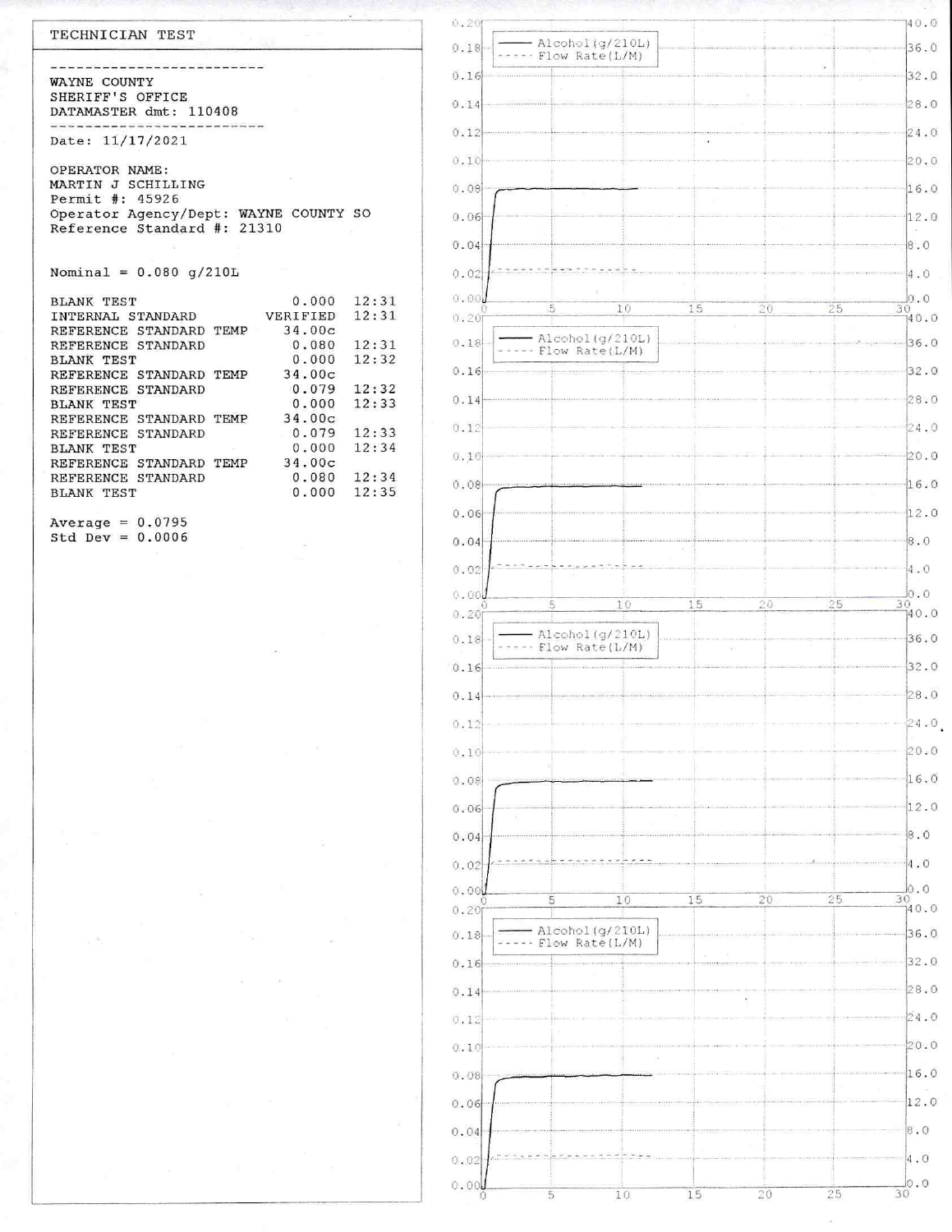| TECHNICIAN TEST                                                         | 0.20           |
|-------------------------------------------------------------------------|----------------|
|                                                                         | 0.18           |
| WAYNE COUNTY                                                            | 0.16           |
| SHERIFF'S OFFICE                                                        | 0.14           |
| DATAMASTER dmt: 110408                                                  |                |
| Date: 11/17/2021                                                        | 0.12           |
| OPERATOR NAME:                                                          | 0.10           |
| MARTIN J SCHILLING                                                      | 0.08           |
| Permit #: 45926                                                         |                |
| Operator Agency/Dept: WAYNE COUNTY SO<br>Reference Standard #:<br>21200 | 0.06           |
|                                                                         | 0.04           |
| Nominal = $0.100$ q/210L                                                | 0.02           |
|                                                                         |                |
| 0.000<br><b>BLANK TEST</b>                                              | 0.000<br>11:32 |
| VERIFIED<br>INTERNAL STANDARD                                           | 11:32<br>0.20  |
| 34.00c<br>REFERENCE STANDARD TEMP                                       |                |
| 0.098<br>REFERENCE STANDARD                                             | 0.18<br>11:32  |
| 0.000<br><b>BLANK TEST</b>                                              | 11:33          |
| 34.01c<br>REFERENCE STANDARD TEMP                                       | 0.16           |
| 0.099<br>REFERENCE STANDARD                                             | 11:34          |
| 0.000<br><b>BLANK TEST</b>                                              | 0.14<br>11:35  |
| 34.01c<br>REFERENCE STANDARD TEMP                                       |                |
| 0.100<br>REFERENCE STANDARD                                             | 0.12<br>11:35  |
| 0.000<br><b>BLANK TEST</b>                                              | 11:36<br>0.10  |
| 34.01c<br>REFERENCE STANDARD TEMP                                       |                |
| 0.100<br>REFERENCE STANDARD                                             | 11:36<br>0.08  |
| 0.000<br><b>BLANK TEST</b>                                              | 11:37          |
| Average = $0.0992$                                                      | 0.06           |
| $0+3$ $D_{222}$ $-$ 0 0010                                              |                |



 $140.0$ 

 $Std Dev = 0.0010$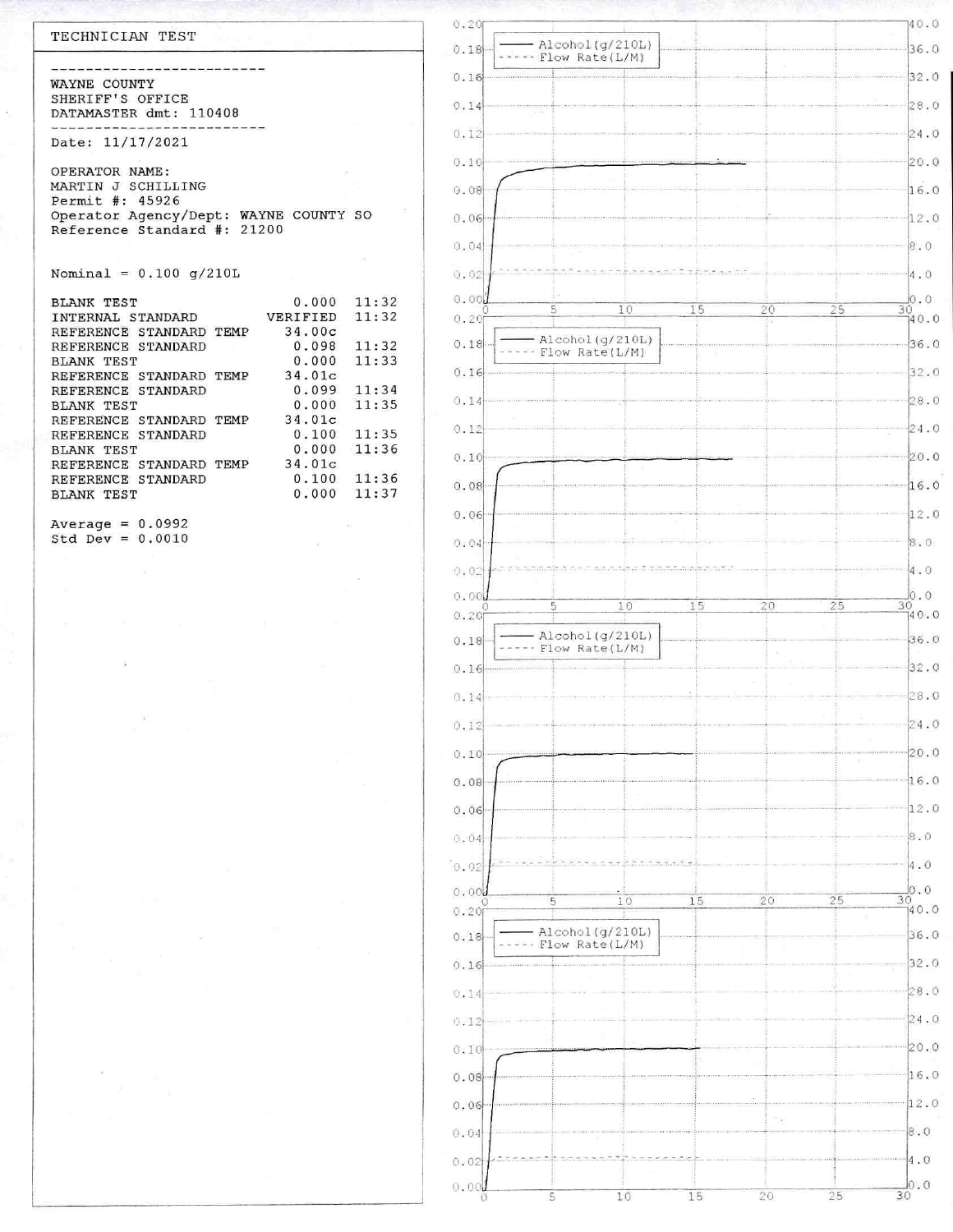| TECHNICIAN TEST                                        |       | 0.301          |
|--------------------------------------------------------|-------|----------------|
|                                                        |       |                |
|                                                        |       | 0.25           |
| WAYNE COUNTY                                           |       |                |
| SHERIFF'S OFFICE                                       |       |                |
| DATAMASTER dmt: 110408                                 |       | 0.20           |
|                                                        |       |                |
| Date: 11/17/2021                                       |       |                |
|                                                        |       | 0.15           |
| OPERATOR NAME:                                         |       |                |
| MARTIN J SCHILLING<br>Permit #: 45926                  |       |                |
| Operator Agency/Dept: WAYNE COUNTY SO                  |       | 0.10           |
| Reference Standard #: 21130                            |       |                |
|                                                        |       |                |
|                                                        |       | 0.05           |
| Nominal = $0.180$ q/210L                               |       |                |
|                                                        |       | 0.00           |
| 0.000<br><b>BLANK TEST</b>                             | 12:37 | 5              |
| VERIFIED<br>INTERNAL STANDARD<br>34.00c                | 12:37 | 0.30f          |
| REFERENCE STANDARD TEMP<br>0.174<br>REFERENCE STANDARD | 12:38 |                |
| 0.000<br><b>BLANK TEST</b>                             | 12:39 | 0.25           |
| 34.00c<br>REFERENCE STANDARD TEMP                      |       |                |
| $0.175$ 12:39<br>REFERENCE STANDARD                    |       |                |
| 0.000<br><b>BLANK TEST</b>                             | 12:40 | 0.20           |
| 34.00c<br>REFERENCE STANDARD TEMP                      |       |                |
| 0.177<br>REFERENCE STANDARD                            | 12:41 |                |
| 0.000<br><b>BLANK TEST</b>                             | 12:41 | 0.15           |
| 34.01c<br>REFERENCE STANDARD TEMP                      |       |                |
| $0.177$ $12:42$<br>REFERENCE STANDARD<br>0.000         | 12:43 |                |
| <b>BLANK TEST</b>                                      |       | 0 <sup>1</sup> |



Average =  $0.1758$ 

Std Dev =  $0.0015$ 

 $\tilde{\Sigma}$